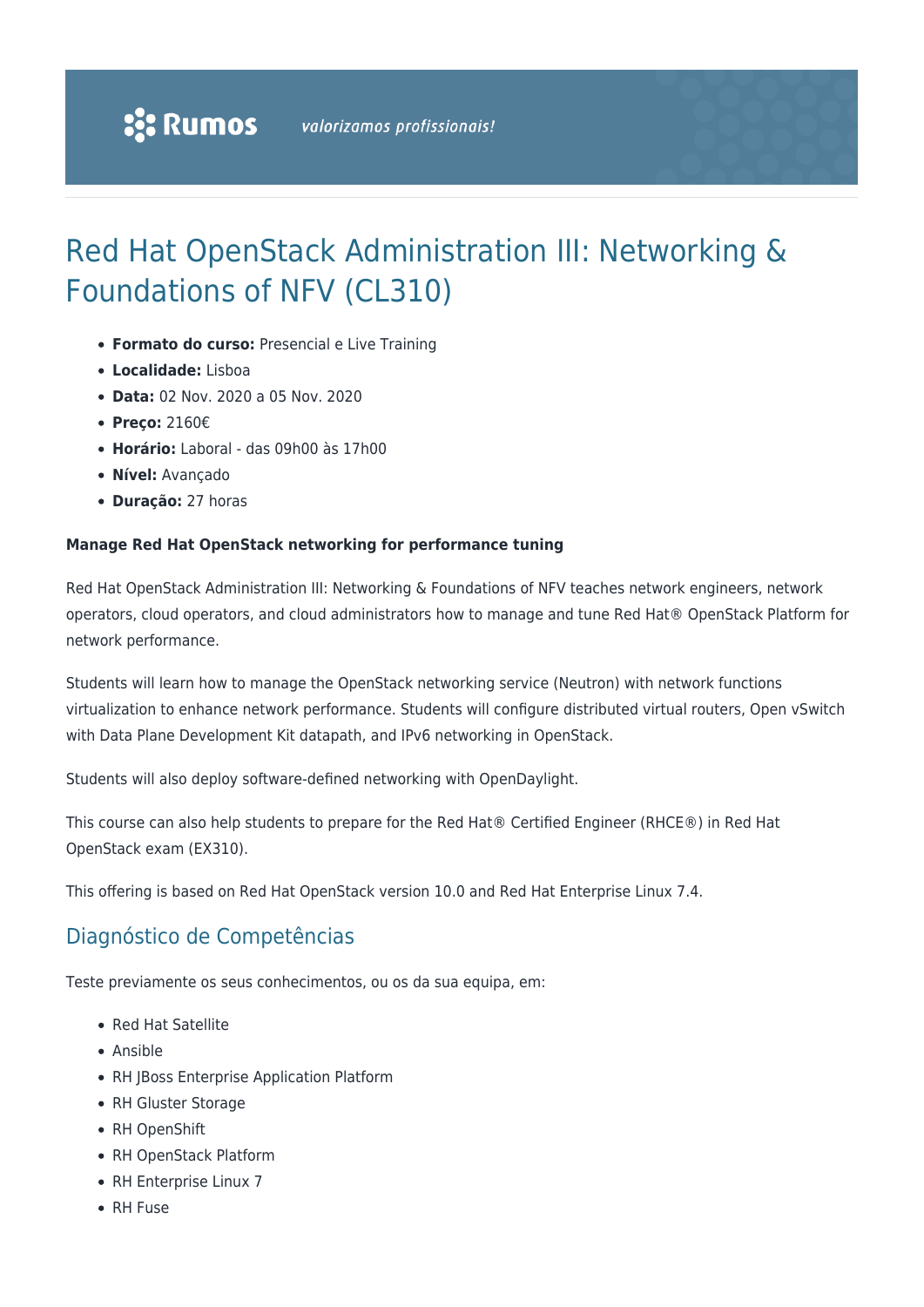- RH Camel
- RH AMQ
- RH Ceph Storage
- RH Identify Management
- RH Enterprise Linux 8

#### [Aceda aqui ao diagnóstico!](https://www.redhat.com/rhtapps/assessment/?partner=rumos)

# Destinatários

This course is designed for network engineers, network operators, cloud administrators, and cloud operators.

## Pré-requisitos

- Become a Red Hat® Certified System Administrator (RHCSA), or demonstrate equivalent experience
- Complete the Red Hat® Certified System Administrator in Red Hat OpenStack exam (EX210), or demonstrate equivalent experience

### Programa

#### **Manage networks in Linux**

• Administer network interfaces, bridges, and virtual networking devices.

#### **Manage OpenStack networking agents**

• Manage the L2, L3, DHCP, and other OpenStack networking agents.

#### **Deploy IPv6 networks**

• Set up IPv6 networks in OpenStack.

#### **Provision OpenStack networks**

• Provision tenant networks and provider networks.

#### **Implement distributed virtual routing**

Enable distributed virtual routing (DVR) to provide scaling and performance.

#### **Tune NFV performance**

Tune OpenStack networking performance.

#### **Implement NFV data paths**